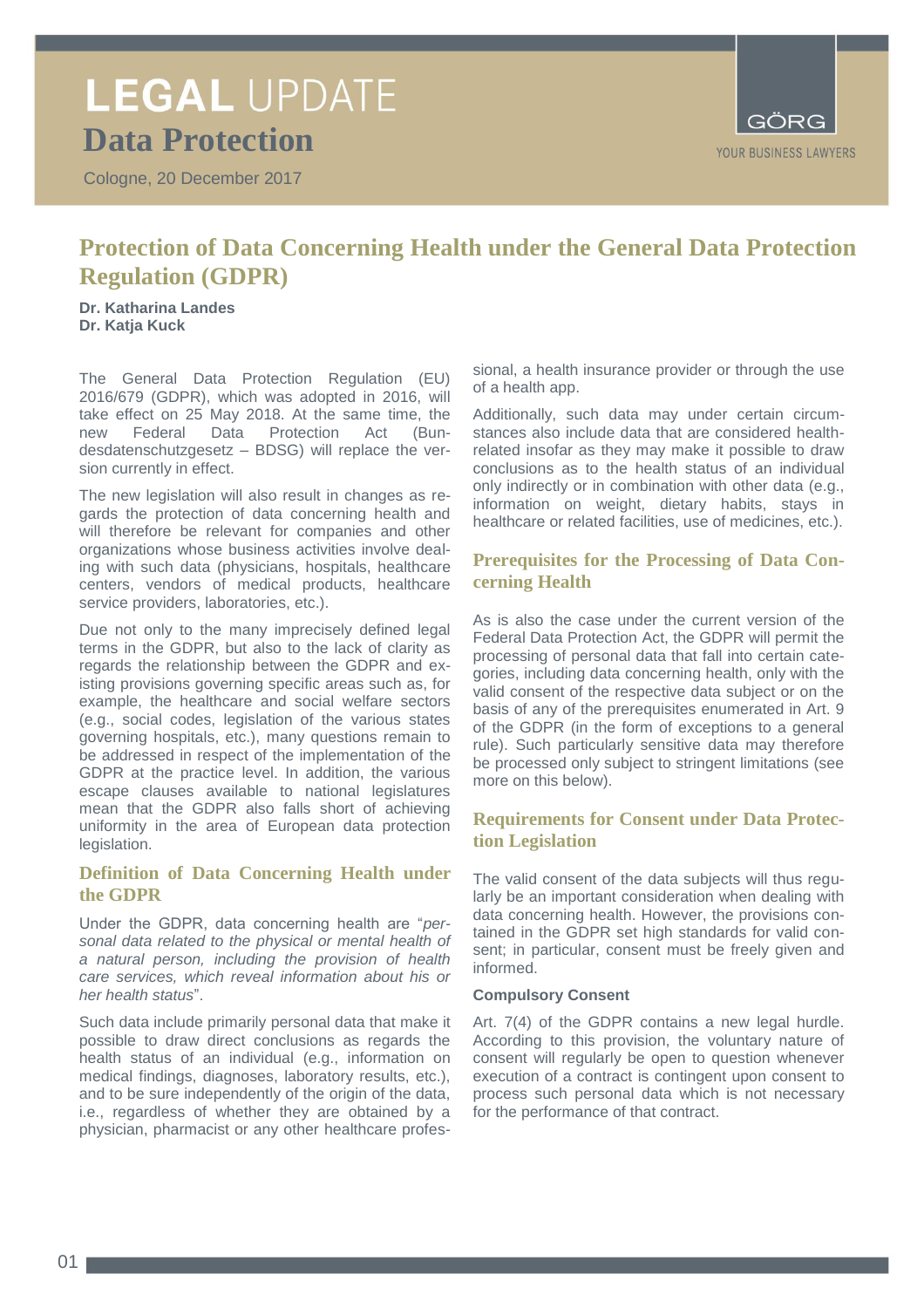# **LEGAL UPDATE**



The provision contained in recital 43 of the GDPR further stipulates that a consent can be assumed to not have been freely given if the data subject is not offered the possibility of consenting to different processing operations separately although this would be appropriate in the given case. The GDPR does not, however, reveal precisely what is meant by different processing operations (e.g., different types of processing or processing for different purposes) or when separate consent would be *appropriate*.

It is thoroughly possible to construe the provision to mean that the controller is now required to provide separate opt-in boxes for each of the various processing operations involved to obtain valid consent. Whether opt-in boxes are to be provided and, if so, to what extent must be decided in the individual case.

### **Duties to Provide Information**

According to Art. 13 and 14 of the GDPR, the controller must fulfill significantly more exhaustive duties in terms of providing data subjects with information than even under the Federal Data Protection Act (old version) before processing personal data. For example, one new requirement is that the controller must specify the legal grounds for processing personal data and the term of its storage. The GDPR does not clearly specify whether the omission of such mandatory information renders consent invalid. According to recital 42, the data subject must be informed "at least" of the identity of the controller and the intended purposes of processing. The fact that omission of other information may cause consent to become invalid under certain circumstances should, however, also be obvious.

### **Formal Requirements**

A written-form requirement for consent as previously required by the third sentence of § 4a(1) of the Federal Data Protection Act (old version) no longer exists under the GDPR. In fact, other forms of consent will also regularly be considered sufficient as long they constitute a clear and affirmative act (no opt-out). In the case of special categories of personal data – which means also in the case of data concerning health – "explicit" consent is required, which means the possibility of relying on implied consent is excluded.

However, since the controller will have to be able to prove that consent has been given, it will not be pos-

sible to avoid written documentation of consent in practice for reasons of legal certainty.

# **The Key Clause: § 22(1) no. 1 b) of the Federal Data Protection Act (new version) in Conjunction with Art. 9(2) h) of the GDPR**

With § 22(1) no. 1 b) of the Federal Data Protection Act (new version), which regulates the processing of special categories of personal data, the German legislature adopted the escape clause contained in Art. 9(2) h) of the GDPR virtually verbatim and as a result for the most part retained the key clause permitting the processing of data concerning health previously found in § 28(7) of the Federal Data Protection Act (old version).

According to § 22(1) no. 1 b) of the Federal Data Protection Act (new version), special categories of personal data may be processed for the following purposes

- preventive healthcare,
- assessment of the occupational health of employees,
- medical diagnosis,
- care or treatment in the areas of healthcare or social services,
- administration of systems and services in the areas of healthcare and social services,
- or on the basis of an agreement between the data subject and a healthcare professional.

if necessary and the respective data are processed by or under the responsibility of physicians or other persons who are bound to an equivalent professional secrecy.

The permissive rule thus implies that processing must be carried out by a member of the professions bound by a professional secrecy pursuant to § 203 of the German Criminal Code (*Strafgesetzbuch* – StGB). Incidentally, § 203 of the Criminal Code was also recently amended in order to allow members of professions who are subject to professional secrecy requirements to outsource data processing, which is already allowed under data protection legislation.